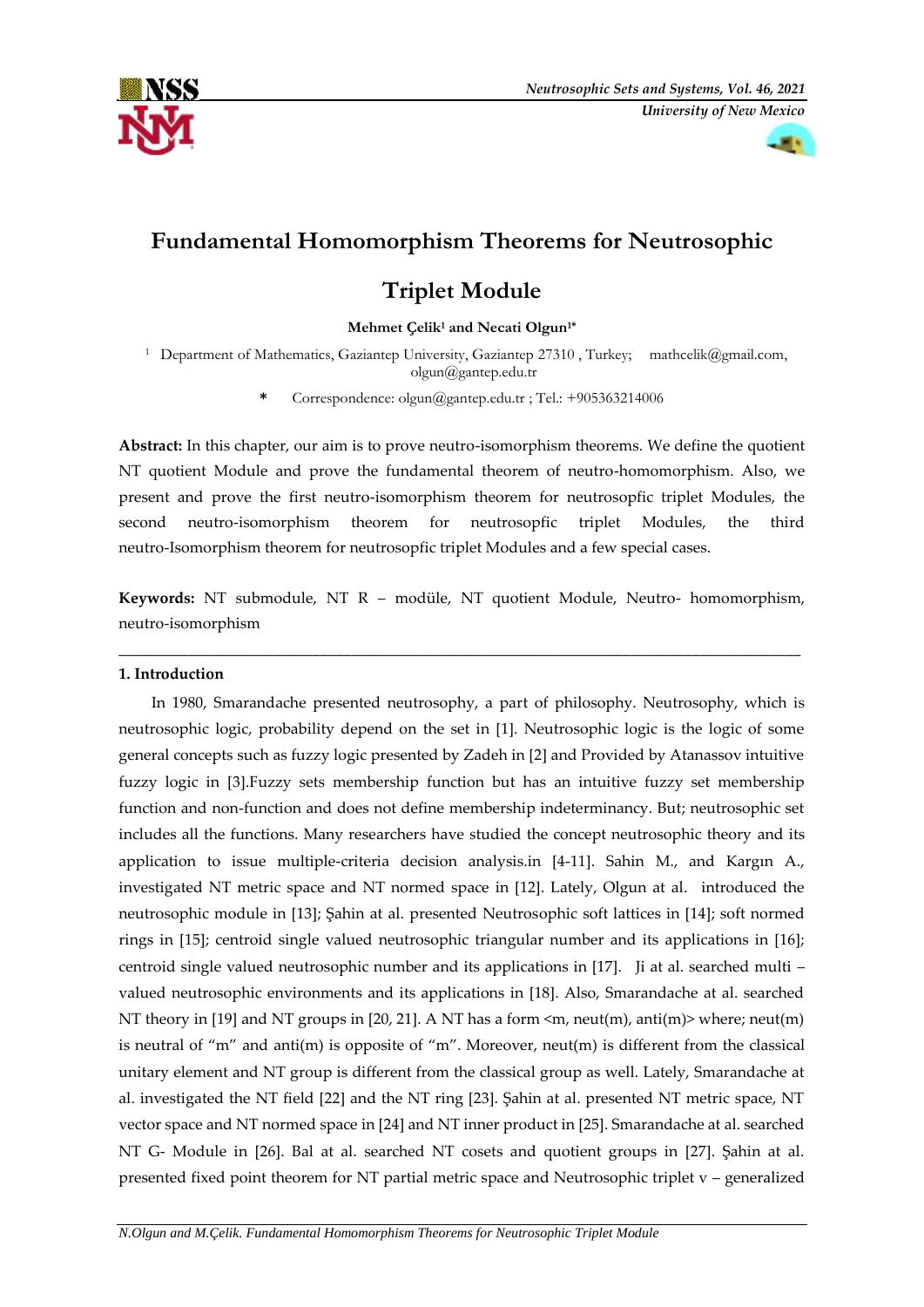metric space in [28-29]. Çelik at al. searched fundamental homomorphism theorems for NETGs in [30] and Çelik at al. Searched neutrosophic triplet R-module in [31]

The concept of an R – module over a ring is a general term of the notion of vector space. The basic structure of Abelian rings, can be more common. Because modular theory is more complicated than the structure of a vector space. Lately, Ai at al. defined the irreducible modules and fusion rules for parafermion vertex operator algebras in [32] and Creutzig at al. introduced Braided tensor categories of admissible modules for affine lie algebras in [33].

In this study, we examine the concept of NT R-Modules. So we obtain a new algebraic structures on NT groups and NT ring. In section 2, we give basic definitions of NT sets, NT groups, NT ring, NT vector space, Neutro-Monomorphism, Neutro-Epimorphism, and Neutro-Isomorphism . In section 3, we define the quotient NT quotient Module and prove the fundamental theorem of neutro-homomorphism. Also, we present and prove the first neutro-isomorphism theorem for neutrosopfic triplet Modules, the second neutro-isomorphism theorem for neutrosopfic triplet Modules, the third neutro-Isomorphism theorem for neutrosopfic triplet Modules and a few special cases. Also, we explain the NT quotient R-module. Finally, in Chapter 4, we give some results.

## **2. Preliminaries**

In this section, we present the basic definitions that are important for the development of the paper.

**Definition 2.1:** [21] Let N be a set together with a binary operation  $\nabla$ . Then, N is called a NT set if

for any  $k \in N$  there exists a neutral of " $k$ " called  $neut(k)$  that is different from the classical

algebraic unitary element and an opposite of " $k$ " called anti(k) with neut(k) and anti(k)

belonging to  $N$ , such that

 $k \nabla \text{neut}(k) = \text{neut}(k) \nabla k = k$ ,

and

 $k \nabla$  anti(k) = anti(k)  $\nabla k$  = neut(k).

**Definition 2.2:** [21] Let  $(N, \nabla)$  be a NT set. Then, N is called a NT group if the following conditions hold.

(1) If  $(N, \nabla)$  is well-defined, i.e., for any  $k, l \in N$ , one has  $k \nabla l \in N$ .

(2) If  $(N, \nabla)$  is associative, i.e.,  $(k \nabla l)\nabla m = k \nabla (l \nabla m)$  for all  $k, l, m \in N$ .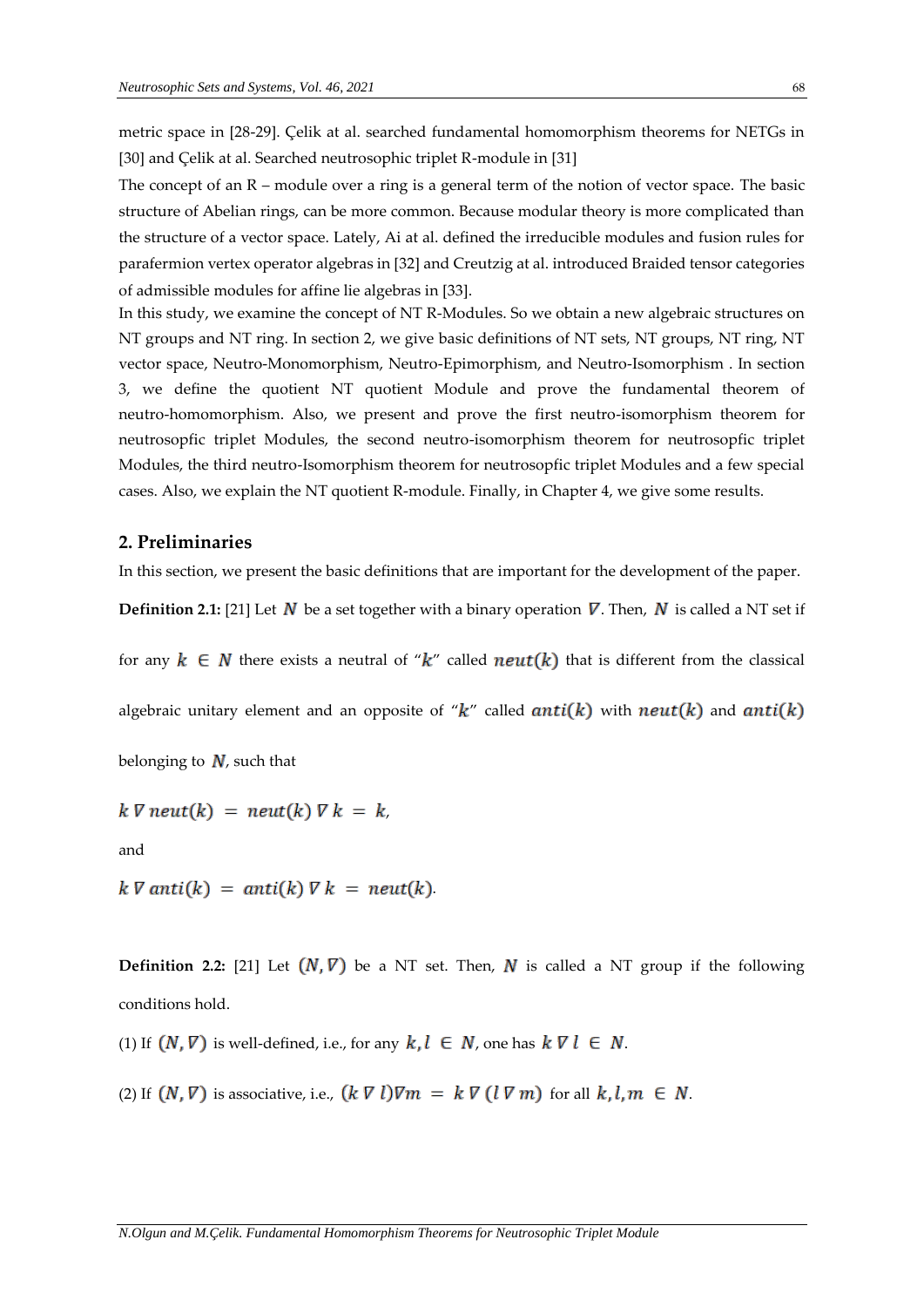**Definition 2.3:** [24] Let  $(NTF, \nabla_1, \blacksquare_1)$  be a NT field, and let  $(NTV, \nabla_2, \blacksquare_2)$  be a NT set together with binary operations " $\nabla_2$ " and " $\mathbf{r}_2$ ". Then  $(NTV, \nabla_2, \mathbf{r}_2)$  is called a NT vector space if the following conditions hold. For all  $p, r \in NTV$ , and for all  $t \in NTF$ , such that  $p\nabla_2 r \in NTV$  and  $p \blacksquare_2 t \in NTV$  [24];

- (1)  $(p\nabla_2 r)\nabla_2 s = p\nabla_2 (r\nabla_2 s); p, r, s \in NTV;$
- (2)  $p\nabla_2 r = r\nabla_2 p; p, r \in NTV;$
- (3)  $(r\nabla_2 p) \blacksquare_2 t = (r \blacksquare_2 t) \nabla_2 (p \blacksquare_2 t); t \in NTF$  and  $p, r \in NTV;$
- (4)  $(t\nabla_1 c) \blacksquare_2 p = (t \blacksquare_2 p) \nabla_1 (c \blacksquare_2 p)$ ;  $t, c \in NTF$  and  $p \in NTV$ ;
- (5)  $(t \blacksquare_1 c) \blacksquare_2 p = t \blacksquare_1 (c \blacksquare_2 p)$ ;  $t, c \in NTF$  and  $p \in NTV$ ;
- (6) There exists any  $t \in NTF \ni p \blacksquare_2neut(t) = neut(t) \blacksquare_2p = p$ ;  $p \in NTV$ .

**Definition 2.4:** [26] Let  $(G, \nabla)$  be a NT group,  $(NTV, \nabla_1, \blacksquare_1)$  be a NT vector space on a NT field  $(NTF, \nabla_2, \blacksquare_2)$ , and  $g \triangledown l \in NTV$  for  $g \in G$ ,  $l \in NTV$ . If the following conditions are satisfied, then  $(NTV, V_1, \blacksquare_1)$  is called NT G-module.

- a) There exists  $g \in G \ni k \cdot \text{neut}(g) = \text{neut}(g) \cdot k = k$ , for every  $k \in \text{NTV}$ ;
- b)  $l\nabla_1(g\nabla_1h) = (l\nabla_1g)\nabla_1h$ ,  $\forall l \in NTV$ ;  $g, h \in G$ ;

c) 
$$
(r_1 \blacksquare_1 s_1 V_1 r_2 \blacksquare_1 s_2) V g = x \blacksquare_1 (hVg) V_1 y \blacksquare_1 (lVg), \forall x, y \in NTF; h, l \in NTV; g \in G.
$$

**Definition 2.5:** [23] The NT ring is a set endowed with two binary laws  $(M, *, #)$  such that,

a)  $(M,*)$  is a abelian NT group; which means that:

*N.Olgun and M.Çelik. Fundamental Homomorphism Theorems for Neutrosophic Triplet Module*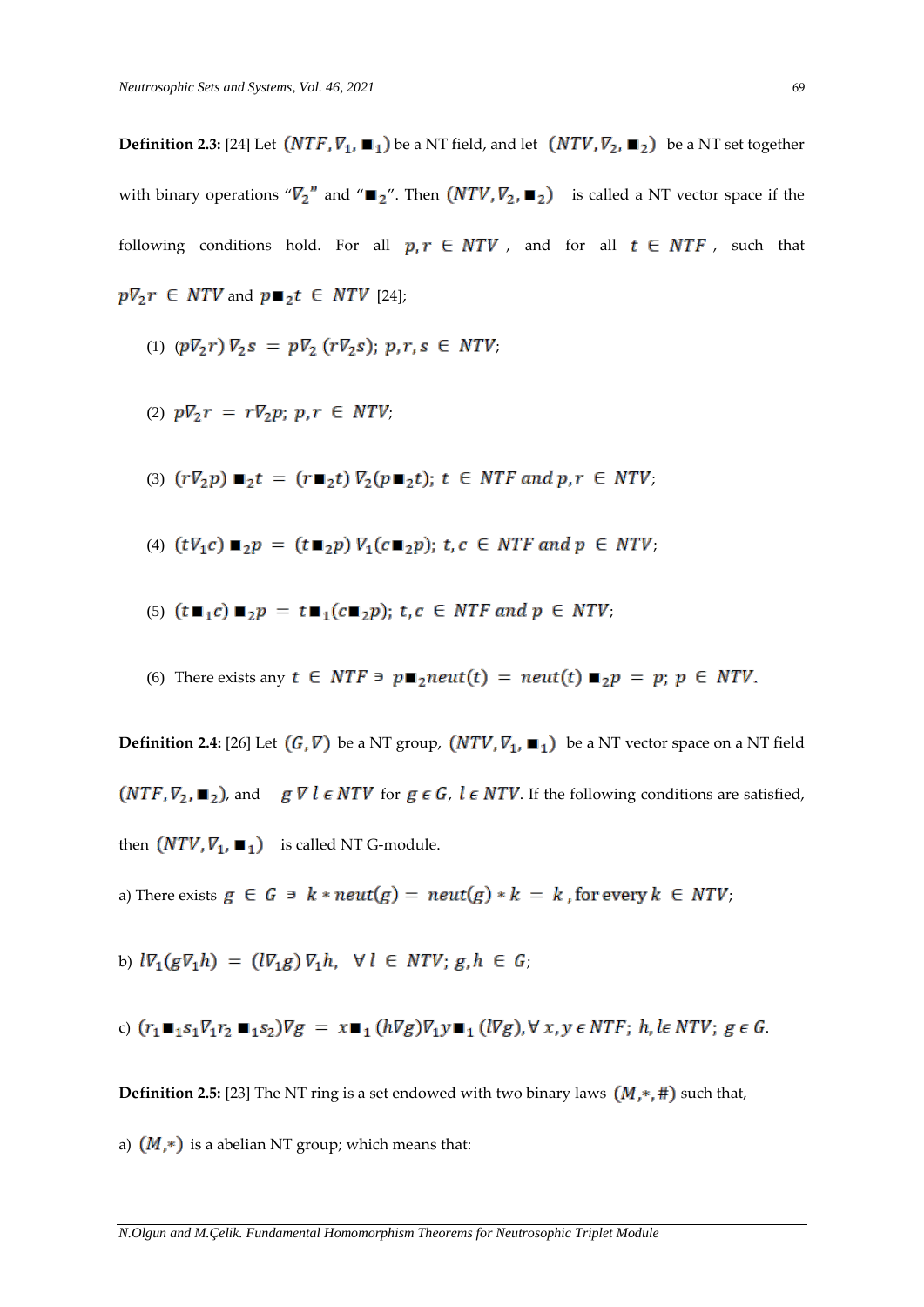- $\bullet$   $(M,*)$  is a commutative NT with respect to the law \* (i.e. if x belongs to M, then  $neut(x)$ and  $anti(x)$ , defined with respect to the law \*, also belong to M)
- The law \* is well defined, associative, and commutative on  $M$  (as in the classical sense);

b)  $(M,*)$  is a set such that the law # on *M* is well-defined and associative (as in the classical sense); c) The law # is distributive with respect to the law \* (as in the classical sense)

**Definition 2.6:** Let  $(NTR, \nabla, \blacksquare)$  be a commutative NT ring and let  $(NTM, *)$  be a NT abelian group and  $\circ$  be a binary operation such that  $\circ$ : NTR x NTM  $\rightarrow$  NTM. Then (NTM,  $\ast$ ,  $\circ$ ) is called a NT R-Module on (NTR,  $\nabla$ ,  $\blacksquare$ ) if the following conditions are satisfied. Where,

1)  $p^o(r*s) = (p^o r)* (p^o s)$ ,  $\forall r, s \in NTM$  and  $p \in NTR$ .

2)  $(p\nabla k)^{\circ}$ r =  $(p\nabla r)^{\circ}$ (k $\nabla r$ ),  $\nabla p$ ,  $k \in NTR$  and  $\nabla r \in NTM$ 

3)  $(p \blacksquare k)^{\circ} r = p \blacksquare (k^{\circ} r)$ ,  $\forall r, s \in NTR$  and  $\forall m \in NTM$ 

4) For all m  $\in$  NTM; there exists at least a c  $\in$  NTR such that m°neut(c)= neut(c)°m = m. Where, neut(c) is neutral element of c for  $\blacksquare$ .

**Definition 2.7:** Let (NTM,  $*$ ,  $\circ$ ) be a NT R-Module on NT ring (NTR,  $\nabla$ ,  $\blacksquare$ ) and NTSM  $\subset$  NTM. Then (NTSM, \*,  $\degree$ ) is called NT R - submodule of (NTM, \*,  $\degree$ ), if (NTSM, \*,  $\degree$ ) is a NT R – module on NT ring (NTR,  $\nabla$ ,  $\blacksquare$ ).

**Definition 2.7:** (NTM<sub>1</sub>,  $\degree$ <sub>1</sub>) be a NT R-module on NT ring (NTR,  $\cancel{V}$ ,  $\blacksquare$ ) and (NTM<sub>2</sub>,  $\degree$ <sub>2</sub>,  $\degree$ <sub>2</sub>) be a NT R-module on NT ring (NTR,  $\nabla$ ,  $\blacksquare$ ). A mapping f: NTM<sub>1</sub>  $\rightarrow$  NTM<sub>2</sub> is said to be NT R-module homomorphism when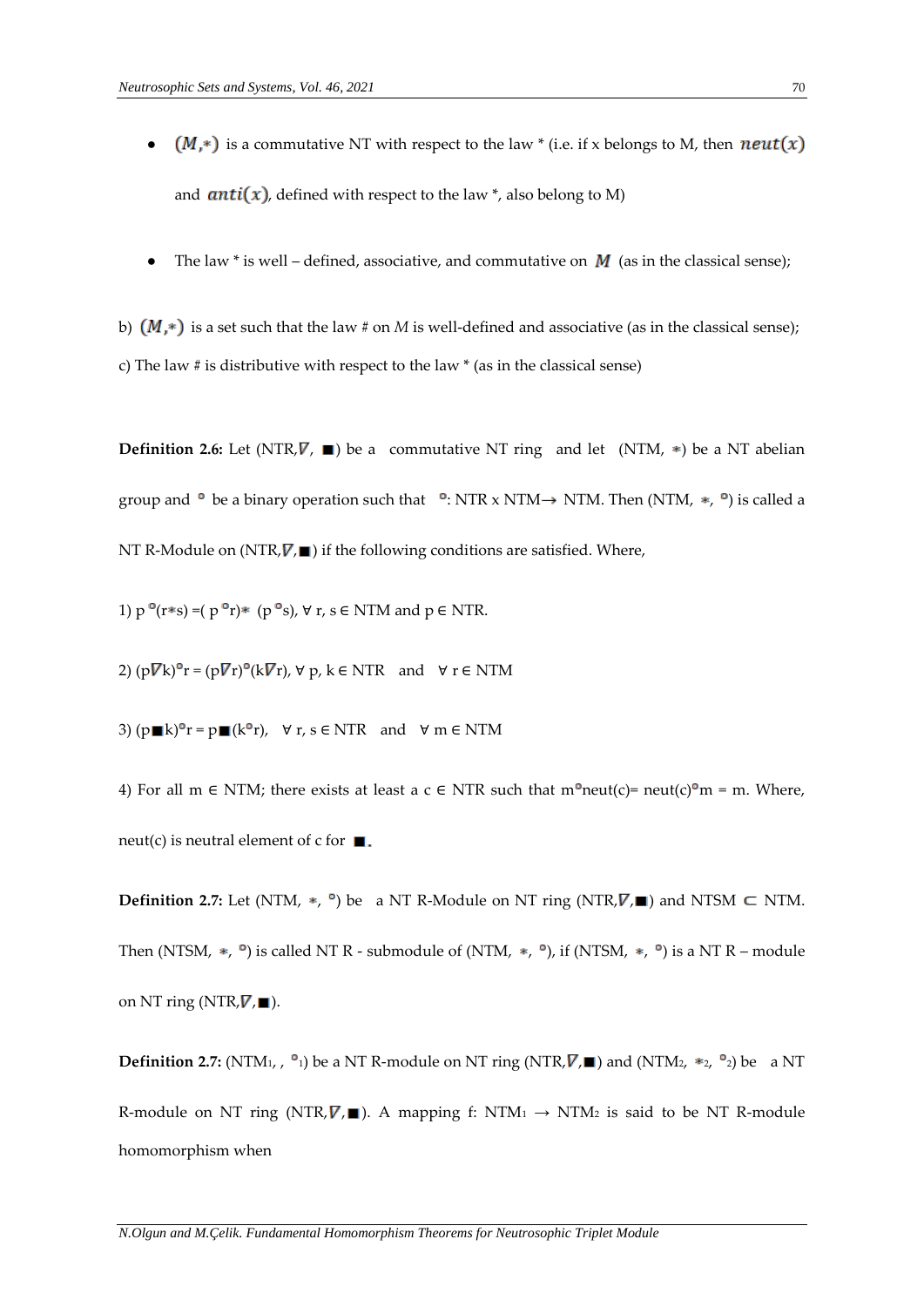$f((r^{\circ} \cdot m) *_{1} (s^{\circ} \cdot n)) = (r^{\circ} \cdot f(m)) *_{2} (s^{\circ} \cdot f(n))$ , for all  $r, s \in NTR$  and  $m, n \in NTM$ .

**Definition 2.8:** Assume that  $(N_1, *)$  and  $(N_2, \circ)$  be two *NETG's*. If a mapping  $f : N_1 \rightarrow N_2$  of *NETG* is only one to one (injective) *f* is called neutro-monomorphism.

**Definition 2.9:** Let  $(N_1, *)$  and  $(N_2, \circ)$  be two NETG's. If a mapping  $f: N_1 \rightarrow N_2$  is only onto (surjective)  $f$ is called neutro-epimorphism.

**Definition 2.9:** Let  $(N_1, *)$  and  $(N_2, \circ)$  be two *NETGs*. If a mapping  $f : N_1 \rightarrow N_2$  neutro-homomorphism is one to one and onto *f* is called neutro-isomorphism. Here, *N<sup>1</sup>* and *N<sup>2</sup>* are called neutro-isomorphic and denoted as  $N_1 \leq N_2$ .

#### **3. Quotient NTM and Neutro-Isomorphism**

In this chapter, We prove neutro-isomorphism theorems. we define the quotient NTM and prove the fundamental theorem of neutro-homomorphism. We also prove the first neutro-isomorphism theorem for neutrosopfic triplet Modules, the second neutro-isomorphism theorem for neutrosopfic triplet Modules, the third neutro-Isomorphism theorem for neutrosopfic triplet Modules and a few special cases.

**Definition 3.1:** Let NTM, NTM′ be neutrosopfic triplet left modules over the neutrosopfic triplet ring R. A map  $\delta$  : NTM  $\rightarrow$  NTM' is called a neutrosopfic triplet left R-module homomorphism if :

1.  $\delta$  is a neutrosopfic triplet group neutro-homomorphism, that is if, for every m, n  $\in$  NTM we have  $\delta$  $(m + n) = \delta(m) + \delta(n);$ 

2. For every  $r \in R$  and for every  $m \in M$  we have  $\delta(r \cdot m) = r \cdot \delta(m)$ 

If  $\delta$  : NTM  $\rightarrow$  NTM' is a neutrosopfic triplet R-module neutro-homomorphism we say that:

i)  $\delta$  is a neutro-monomorphism if the map  $\delta$  is injective;

ii)  $\delta$  is a neutro-epimorphism if the map  $\delta$  is surjective ;

iii) $\delta$  is an isomorphism if the map  $\delta$  is bijective.

We will say that NTM and NTM' are neutro-isomorphic and we will write NTM  $\cong$  NTM' if there exists a neutro-isomorphism  $\delta$  : NTM  $\rightarrow$  NTM'. Observe that, in this case, the inverse map of  $\delta$ ,  $\delta$ <sup>1</sup> :  $NTM' \rightarrow NTM$  is also a module isomorphism.

**Example 3.2.** Let R be a neutrosopfic triplet ring. Given an element  $a \in R$  the map

$$
\delta_a\colon R\to R
$$

$$
r\to r\mathord{\cdot_{\mathsf{R}}a}
$$

is a left NTM neutro-homomorphism from RR into RR. Observe that, if

 $a \neq \text{neut}(a)$ , then  $\delta_a$  is not a NTR neutro-homomorphism.

**Theorem 3.3.** Let *R* be a *NTR*, let *M* be a NTM and let *H* be a neutrosophic triplet *R* -Submodule. We define a left *NTM* structure on the neutrosophic triplet abelian group *M / H* by neutrosophic triplet setting, for every  $\dot{r} \in R$  and for every  $\dot{m} \in M$ ,  $\dot{r} \cdot (\dot{m} + H) = (\dot{r} \cdot \dot{m}) + H$ . Moreover, with respect to this structure, the canonical projection  $\partial H : M \rightarrow M / H$  becomes a surjective neutrosophic triplet *R* -module homomorphism.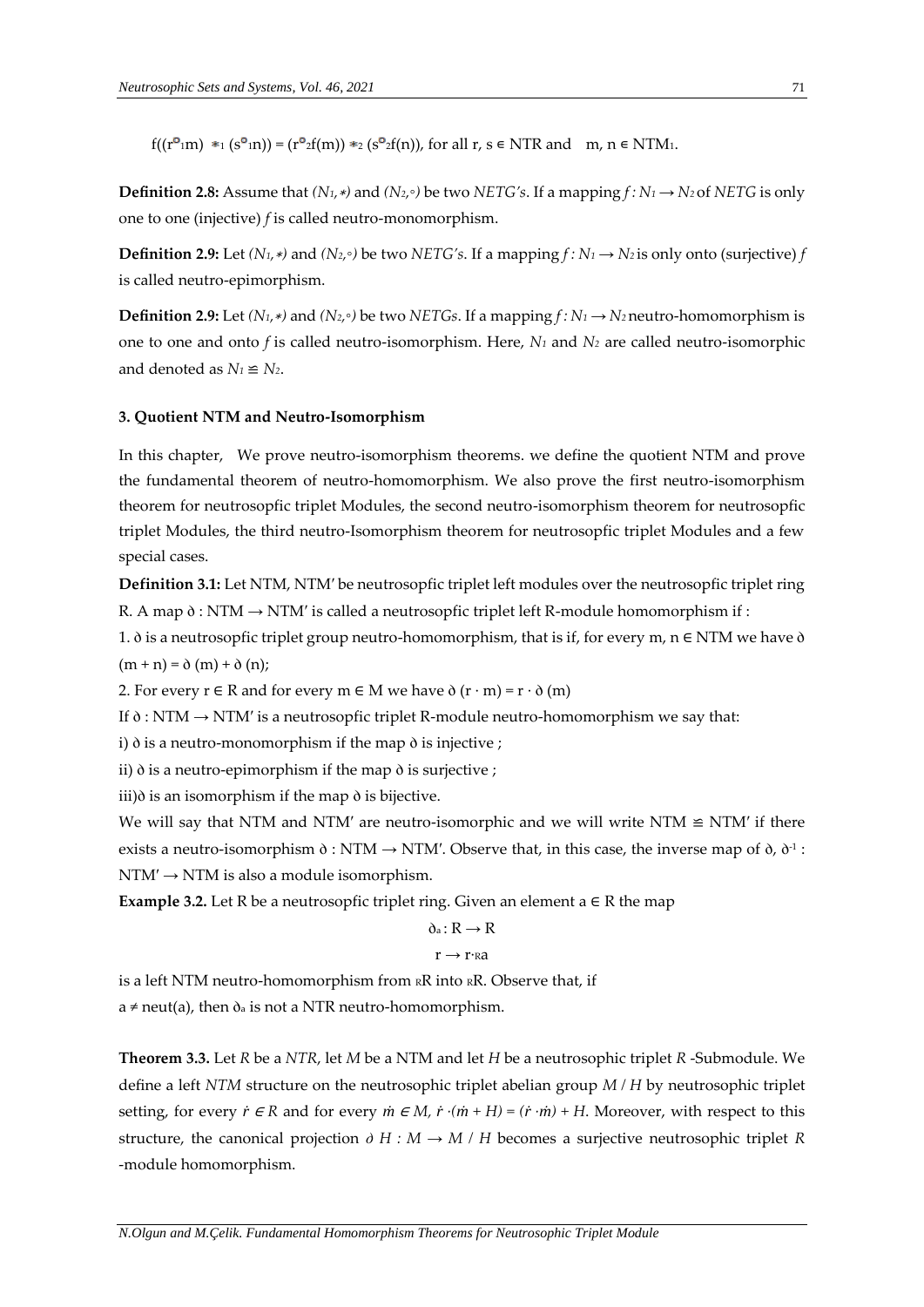**Proof.** We have first to show that (1) is well defined, that is, given any  $\dot{r} \in R$ *,*  $\dot{m}$ *,m'*  $\in M$  such that  $\dot{m}$ *+*  $H = \dot{n} + H$  (i.e.  $\dot{m} - \dot{n} \in H$ ), we have that  $(\dot{r} \cdot \dot{m}) + H = \dot{r} \cdot \dot{n} + H$  (i.e.  $\dot{r} \cdot \dot{m} - \dot{r} \cdot \dot{n} \in H$ ). But  $\dot{m} - \dot{n} \in H$  implies that  $\dot{r} \cdot \dot{m} - \dot{r} \cdot \dot{n} = \dot{r} \cdot (\dot{m} - \dot{n}) \in H$  as H is a submodule of M. Let now  $k, l \in R$ ,  $\dot{m}$ ,  $\dot{n} \in R$ . We have:  $k \cdot [(m+H)+(n+H)] = k \cdot [(m+n)+H] = (k \cdot (m+n)) + H = (k \cdot m + k \cdot n) + H = (k \cdot m + H) + (k \cdot n + H) =$  $k \cdot (m + H) + k \cdot (n + H);$  $(k+l)$ · $(m + H) = ((k + l) \cdot m) + H = (k \cdot m + l \cdot m) + H = (k \cdot m + H) + (l \cdot m + H) = k \cdot (m + H) + l \cdot (m + H)$ ; (k  $\cdot$  l)(  $\dot{m}$  + H) = ((k · R l)  $\dot{m}$ )+ H = (k · (l ·  $\dot{m}$ ))+ H = k · (l ·  $\dot{m}$  + H) = k · (l · ( $\dot{m}$  + H)); neut(k, l)  $\kappa$  · ( $\dot{m}$  + H) = (neut(k,  $l$ *)*<sub>*R*</sub>  $\cdot$  *m*<sup> $)$ </sup> + *H* = *m*<sup></sup> + *H*. Finally:  $\partial H (k \cdot \dot{m}) = k \cdot \dot{m} + H = k \cdot (m \cdot \dot{m}) = k \cdot \partial H (m).$ 

**Definition 3.4.** Let *NTM* be a neutrosophic triplet left module over a neutrosophic triplet ring *R* and let *H* be a neutrosophic triplet submodule of *M*. The neutrosophic triplet left *R* -module having the neutrosophic triplet quotient group *M / H* for its underlying neutrosophic triplet abelian group is called the neutrosophic triplet quotient module ( or a neutrosophic triplet factor module) of *NTM* modulo *NTSM* and is denoted by *NTM/NTSM.*

**Theorem 3.5.** Let *R* be a neutrosophic triplet ring and let *δ : NTM → NTM′* be a neutrosophic triplet left R-module neutro-homomorphism. If *S* is a *NTSM* of *NTM* contained in *Ker(δ)*, then there exists a

*NTM* neutro-homomorphism  $\delta$ : *NTM/NTSM*  $\rightarrow$  *NTM<sup>* $\prime$ *</sup>* such that the diagram commutes

i.e.  $\delta = \overline{\delta} \circ \partial S$ .

Moreover:

1.  $\overline{\delta}$  is unique with respect to this property;

2. 
$$
Im(\delta) = Im(\delta)
$$
 and  $Ker(\delta) = Ker(\delta)/S;$ 

3. 
$$
\delta
$$
 is injective  $\Leftrightarrow$   $S = \text{Ker}(\delta)$ .

**Proof.** In view of the Fundamental Theorem for the a neutrosophic triplet quotient group there exists a a neutrosophic triplet group neutro-homomorphism  $\overline{\delta}$ : *NTM/NTSM*  $\rightarrow$  *NTM'* such that  $\delta = \overline{\delta}$ <sup>°</sup>  $\partial S$ .

Moreover: 1) such a neutrosophic triplet group neutro homomorphism is unique;

2) 
$$
Im(\delta) = Im(\overline{\delta})
$$
,  $Ker(\overline{\delta}) = Ker(\delta)/S$ ;

3)  $\overline{\delta}$  is injective  $\Leftrightarrow$  *S* = *Ker(δ)*.

Hence we only have to prove that, for every  $m \in NTM$  and  $r \in R$ :

$$
\bar{\delta}(r(m+S))=r\cdot\bar{\delta}(m+S).
$$

It is now an easy calculation to arrive at: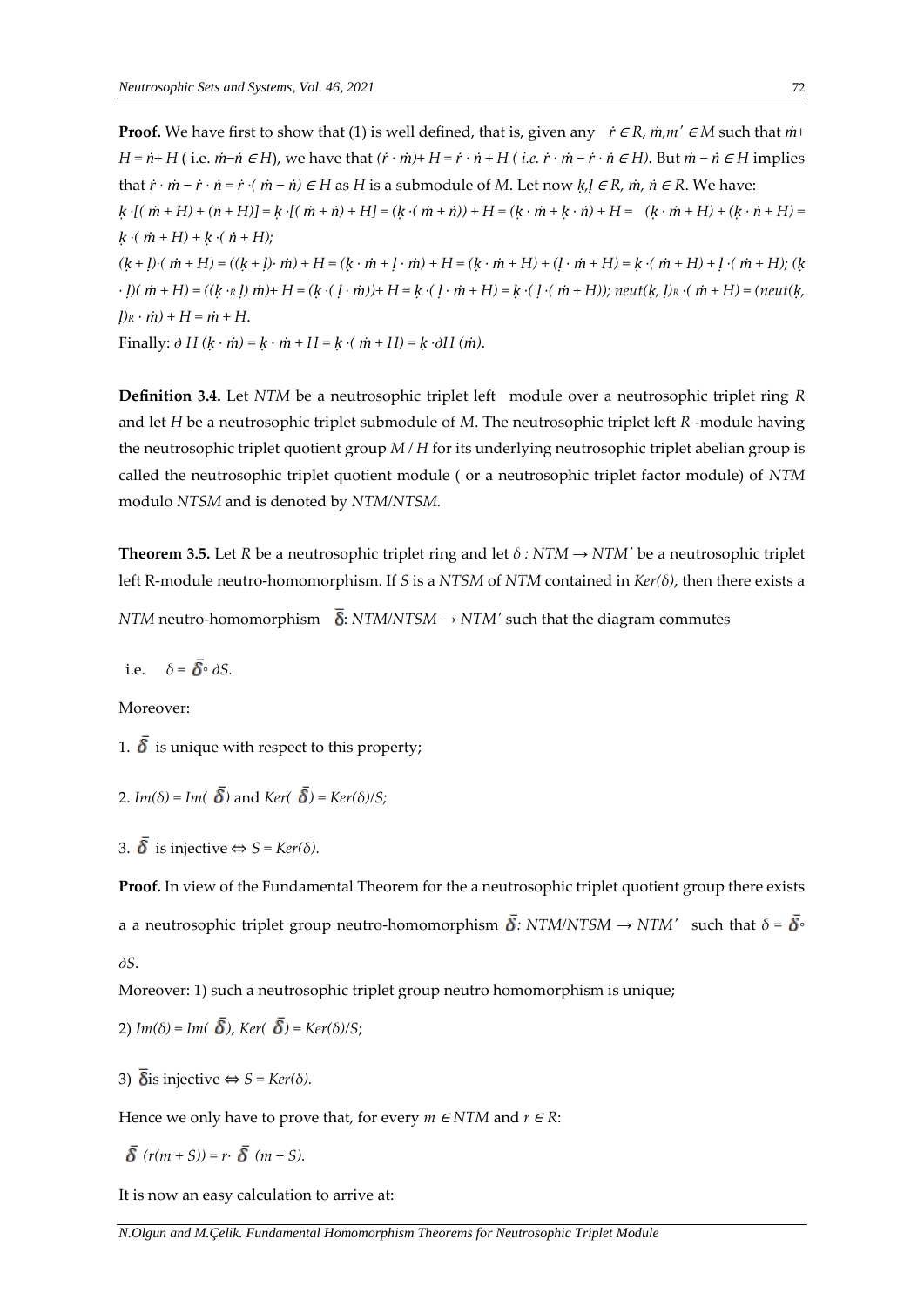$\overline{\delta}(r \cdot (m+S)) = \overline{\delta}(r \cdot m+S) = \overline{\delta}(\partial S(r \cdot m)) = \delta(r \cdot m) = r \cdot \delta(x) = r \cdot \overline{\delta}(\partial S(m)) = r \cdot (m+S).$ 

### **Corollary 3.6. (First neutro-Isomorphism Theorem for NTM).**

Let *R* be a NTR and *δ : NTM → NTM′* be a NTLM neutro-homomorphism. Then the assignment

$$
m + Ker(\delta) \rightarrow \delta (m)
$$

defines an neutro-isomorphism of neutrosophic triplet left R-modules

$$
\tilde{\delta}:NTM/Ker(\delta) \to Im(\delta)
$$

In particular, if  $\delta$  is surjective, then  $\delta$  is an neutro isomorphism and

$$
NTM/Ker(\delta) \cong NTM'.
$$

#### **Theorem 3.7. (Second neutro-Isomorphism Theorem for NTM)**

Let *H* and *B* be *NTSM* of a *NTM* over a *NTR*. Then *H ∩B* and *H +B* are neutrosophic triplet submodules of *NTM* and the assignment  $m + (H \cap B) \rightarrow m+ B$  defines an neutrosophic triplet R-module neutro-isomorphism from *H /( H ∩ B)* into *H + B / B*. Therefore:

$$
H/(H \cap B) \cong H + B / B
$$

**Proof.** We know that *H* ∩ *B* is a *NTSM* of *NTM*. Let  $r \in R$ ,  $s \in H \cap B$ . Then  $rs \in H$  and  $rs \in B$ , as *H* and *B* are neutrosophic triplet submodules of NTM. Therefore r·s ∈ *H ∩ B*. We know that *H + B* is a neutrosophic triplet subgroup of NTM. Let  $r \in R$ ,  $s \in H + B$ . Then there exist  $m \in H$  and  $n \in B$  such that  $s = m + n$ . Obviously rm  $\in H$  and rn  $\in B$ , and hence  $r \cdot s = r \cdot m + r \cdot n \in H + B$ . In view of the Second neutro-Isomorphism Theorem for neutrosophic triplet groups, the assignment m +  $(H \cap B) \to m + B$ defines a neutrosophic triplet group neutro-isomorphism  $\delta$  : *H* /( *H* ∩ *B*)  $\rightarrow$  *H* + *B* / *B*. Let r ∈ R, m ∈ *H*, then we calculate:

δ (r(m + (*H* ∩ *B*)) = δ (rm + (*H* ∩ *B*)) = rm + *B* = r(m + *B*) = r δ (m + (*H* ∩ *B*)). Therefore δ is a neutrosophic triplet left R-module neutro-isomorphism.

**Theorem 3.8.** Let *R* be a *NTR*,  $\delta$  : *NTM*  $\rightarrow$  *NTM'* be a neutrosophic triplet left *R*-module neutro-homomorphism. For every neutrosophic triplet submodule *S* of *M* containing *Ker(δ)* the assignment

*m* + *S* → *δ* (*m*) + *δ* (*S*) defines a neutro-isomorphism  $\hat{\delta}$  *S* :*M/S* → *Im*(*δ*)/*δ*(*S*). Therefore  $M/S \cong Im(δ)/δ(S)$ .

**Proof.** We know that the assignment  $m + S \rightarrow \delta$   $(m) + \delta(S)$  defines a neutrosophic triplet group neutro-isomorphism  $\pi = \hat{\delta}_N : M/S \rightarrow Im(\delta)/S$ .

Let  $r \in R$ ,  $m \in S$ . We have :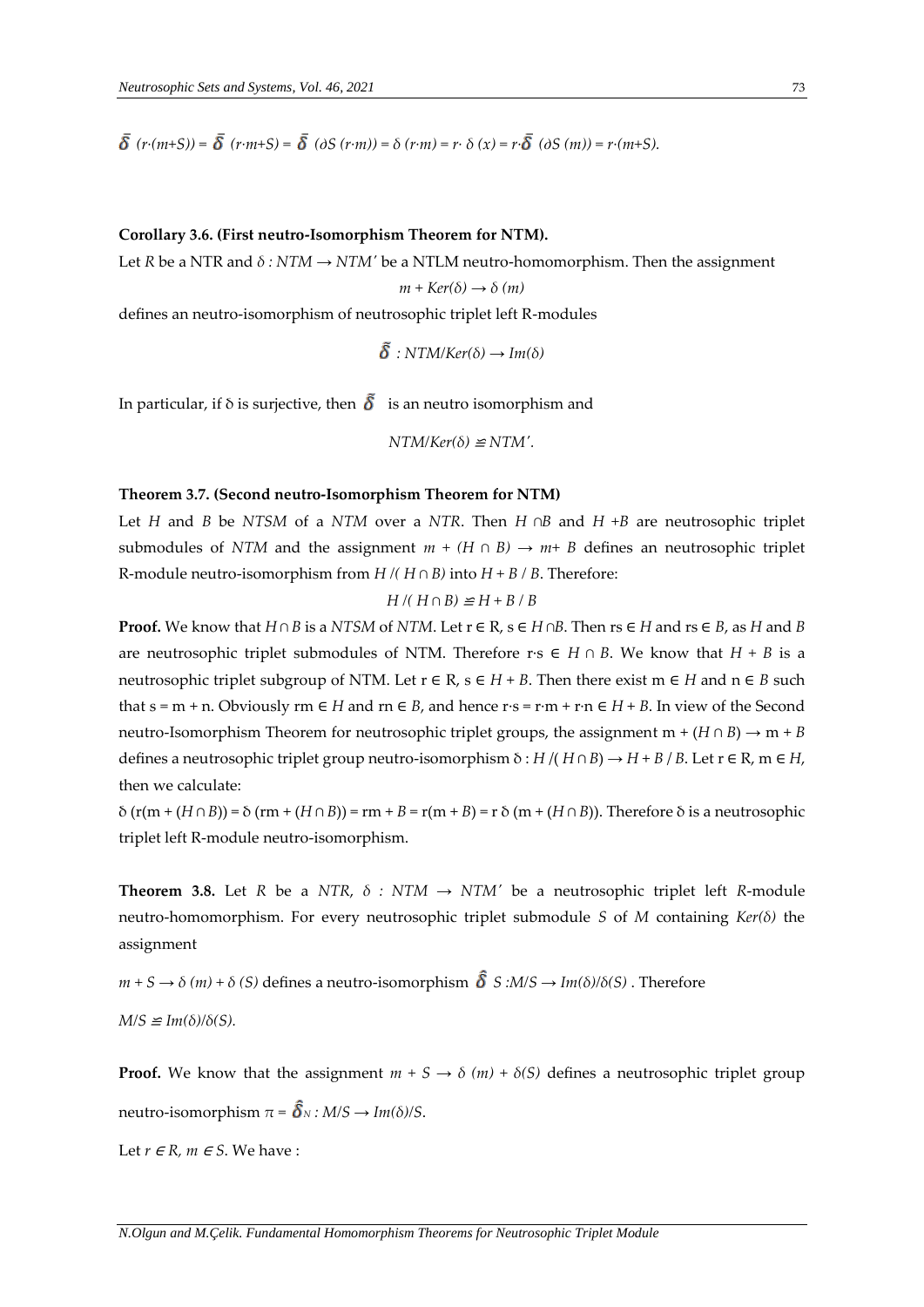*π (r(m + S)) = π (rm + S) = δ (rm) + δ (S) = (r δ (m)) + δ (S) = r(δ (m) + δ(S)) = r π (m + S)* Therefore *π* is a neutrosophic triplet left *R*-module neutro-isomorphism.

### **Corollary 3.9. (Third neutro-Isomorphism Theorem for NTM)**

Let *H* and *B* be neutrosophic triplet submodules of a *NTM* over a *NTR* and assume that *H* <sup>⊆</sup> *B*.

Then the assignment  $m+ B \rightarrow (m + H) + H/J B$ . Defines a neutrosophic triplet left *R*-module neutro-isomorphism from *M/H* into *M/H/ B /H*. Therefore

 $M/B \cong M/H/B/H$ .

Proof. Apply Theorem 3.8 to  $\partial$ <sup>*H*</sup> *: M*  $\rightarrow$  *M/H*, recalling that  $\partial$ <sup>*H*</sup> (*B*) = *B* / *H*.

## **4. Conclusions**

This article mainly focused on fundamental homomorphism theorems for neutrosophic R-modules. We gave and proved the fundamental theorem of neutro-homomorphism, as well as first, second and third neutro-isomorphism theorems explained for NTM. Furthermore, we define neutro-monomorphism, neutro-epimorphism. By applying them to neutrosophic algebraic structures. We looked at it as closely related as different systems. Using the concept of the fundamental theorem of neutro-Homomorphism and neutro-isomorphism theorems, the relationship between neutrosophic algebraic structures was studied.

#### **Abbreviations**

NT: Neutrosophic triplet NTS:Neutrosophic triplet set NETG: Neutrosophic extended triplet group NTM: Neutrosophic triplet R-module NTSM: Neutrosophic triplet R-submodule NTLM: Neutrosophic triplet left R-module

## **References**

1. F. Smarandache, Neutrosophy: Neutrosophic Probability, Set and Logic, Rehoboth, Amer. Research Press (1998).

2. A. L. Zadeh, Fuzzy sets, Information and control , (1965) 8.3 338-353,

3.T. K. Atanassov, Intuitionistic fuzzy sets, Fuzzy Sets Syst, (1986) 20:87–96

4[. Liu](https://scholar.google.com.tr/citations?user=kB0nlC0AAAAJ&hl=tr&oi=sra) P., Zhang L., Liu X., and Wang P., Multi-valued Neutrosophic Number Bonferroni mean Operators and Their Application in Multiple Attribute Group Decision Making, internal journal of information technology & decision making (2016), 15(5), pp. 1181-1210

5. Sahin M., Deli I., and Ulucay V.,Similarity measure of bipolar neutrosophic sets and their application to multiple criteria decision making, Neural Comput & Applic. (2016), DOI 10. 1007/S00521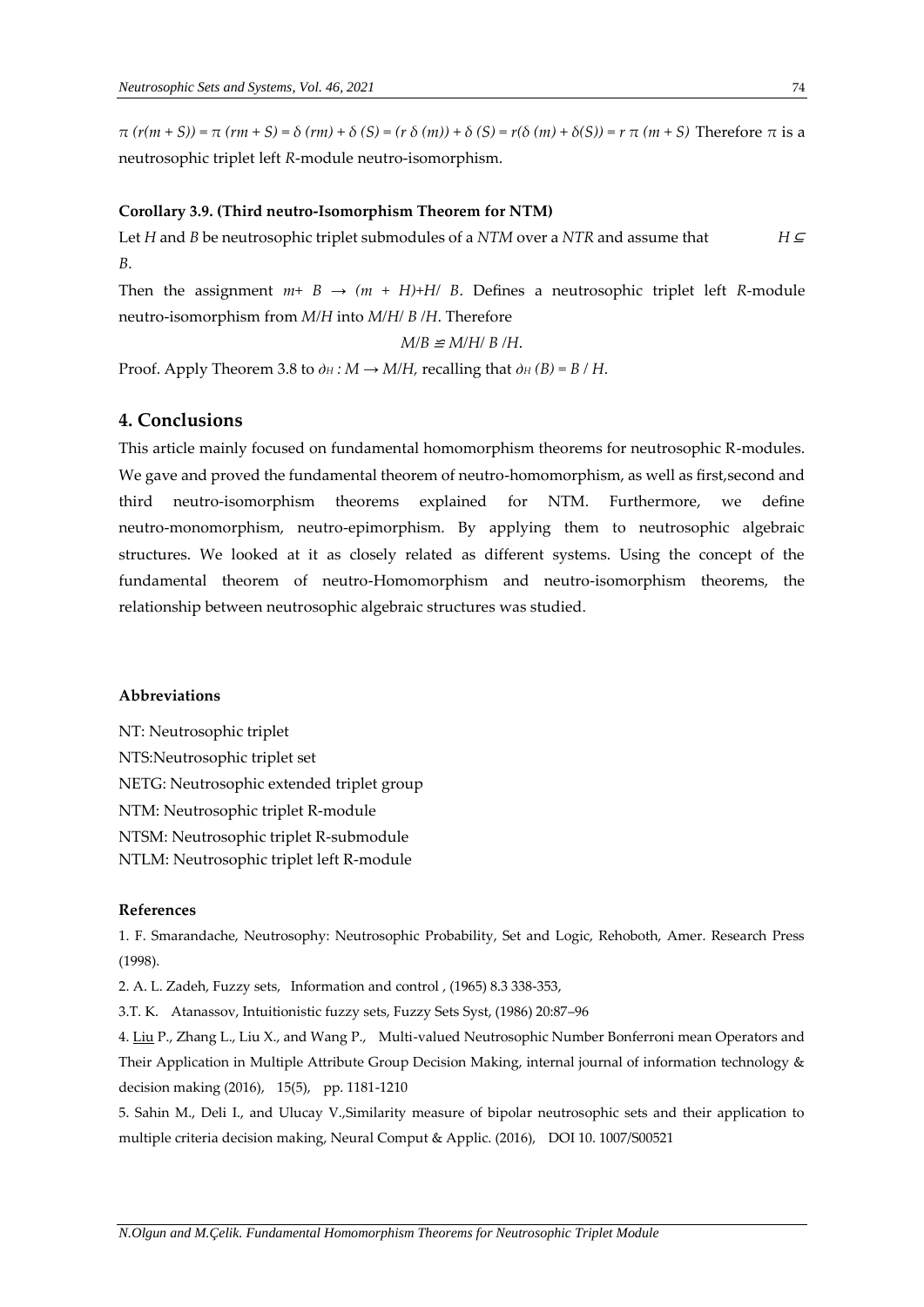6. Sahin M., Deli I., I, and Ulucay V., Jaccard vector similarity measure of bipolar neutrosophic set based on multi-criteria decision making, International conference on natural science and engineering (ICNASE'16) (2016), March 19–20, Kilis, Turkey

7. Liu P., The aggregation operators based on Archimedean t-conorm and t-norm for the single valued neutrosophic numbers and their application to Decision Making, International Journal of Fuzzy Systems (2016), 18(5) pp. 849-863

8. Liu C. and Luo Y., Power aggregation operators of simplifield neutrosophic sets and their use in multi-attribute group decision making, İEE/CAA Journal of Automatica Sinica (2017), DOI: 10.1109/JAS.2017.7510424

9. Sahin R. and Liu P., Some approaches to multi criteria decision making based on exponential operations of simplied neutrosophic numbers, Journal of Intelligent & Fuzzy Systems (2017), 32(3) pp. 2083-2099, DOI: 10.3233/JIFS-161695

10. Liu P. and Li H., Multi attribute decision-making method based on some normal neutrosophic bonferroni mean operators, Neural Computing and Applications (2017), 28(1), pp. 179-194, DOI 10.1007/s00521-015-2048-z 11. Broumi S., Bakali A., Talea M., Smarandache F., Decision-Making Method Based On the Interval Valued Neutrosophic Graph, Future Technologie, IEEE (2016), pp. 44-50

12. Sahin M., and Kargın A., Neutrosophic triplet metric space and neutrosophic triplet normed space, ICMME -2017, Şanlıurfa, Turkey

13. Olgun N., and Bal M., Neutrosophic modules, Neutrosophic Operational Research, (2017), 2(9), pp. 181-192 14. Şahin M., Uluçay V., Olgun N. and Kilicman Adem, On neutrosophic soft lattices, Afrika matematika (2017), 28(3) pp. 379-388

15. Şahin M., Uluçay V., and Olgun N., Soft normed rings, Springerplus, (2016), 5(1), pp. 1-6

16. Şahin M., Uluçay V., Olgun N. and Kilicman Adem, On neutrosophic soft lattices, Afrika matematika (2017), 28(3) pp. 379-388

17. Şahin M., Olgun N., Uluçay V., Kargın A., and Smarandache, F., A new similarity measure based on falsity value between single valued neutrosophic sets based on the centroid points of transformed single valued neutrosophic numbers with applications to pattern recognition, Neutrosophic Sets and Systems (2017), 15, pp. 31-48, doi: org/10.5281/zenodo570934

18. Ji P., Zang H., and Wang J., A projection – based TODIM method under multi-valued neutrosophic enviroments and its application in personnel selection, Neutral Computing and Applications (2018), 29, pp. 221-234

19. F. Smarandache and M. Ali, Neutrosophic triplet as extension of matter plasma, unmatter plasma and antimatter plasma, APS Gaseous Electronics Conference (2016), doi: 10.1103/BAPS.2016.GEC.HT6.110

20. F. Smarandache and M. Ali, The Neutrosophic Triplet Group and its Application to Physics, presented by F. S. to Universidad Nacional de Quilmes, Department of Science and Technology, Bernal, Buenos Aires, Argentina (02 June 2014)

21. F. Smarandache and M. Ali, Neutrosophic triplet group. Neural Computing and Applications, (2016) 1-7.

22. F. Smarandache and M. Ali, Neutrosophic Triplet Field Used in Physical Applications, (Log Number: NWS17-2017-000061), 18th Annual Meeting of the APS Northwest Section, Pacific University, Forest Grove, OR, USA (June 1-3, 2017)

23. F. Smarandache and M. Ali, Neutrosophic Triplet Ring and its Applications, (Log Number: NWS17-2017-000062), 18th Annual Meeting of the APS Northwest Section, Pacific University, Forest Grove, OR, USA (June 1-3, 2017).